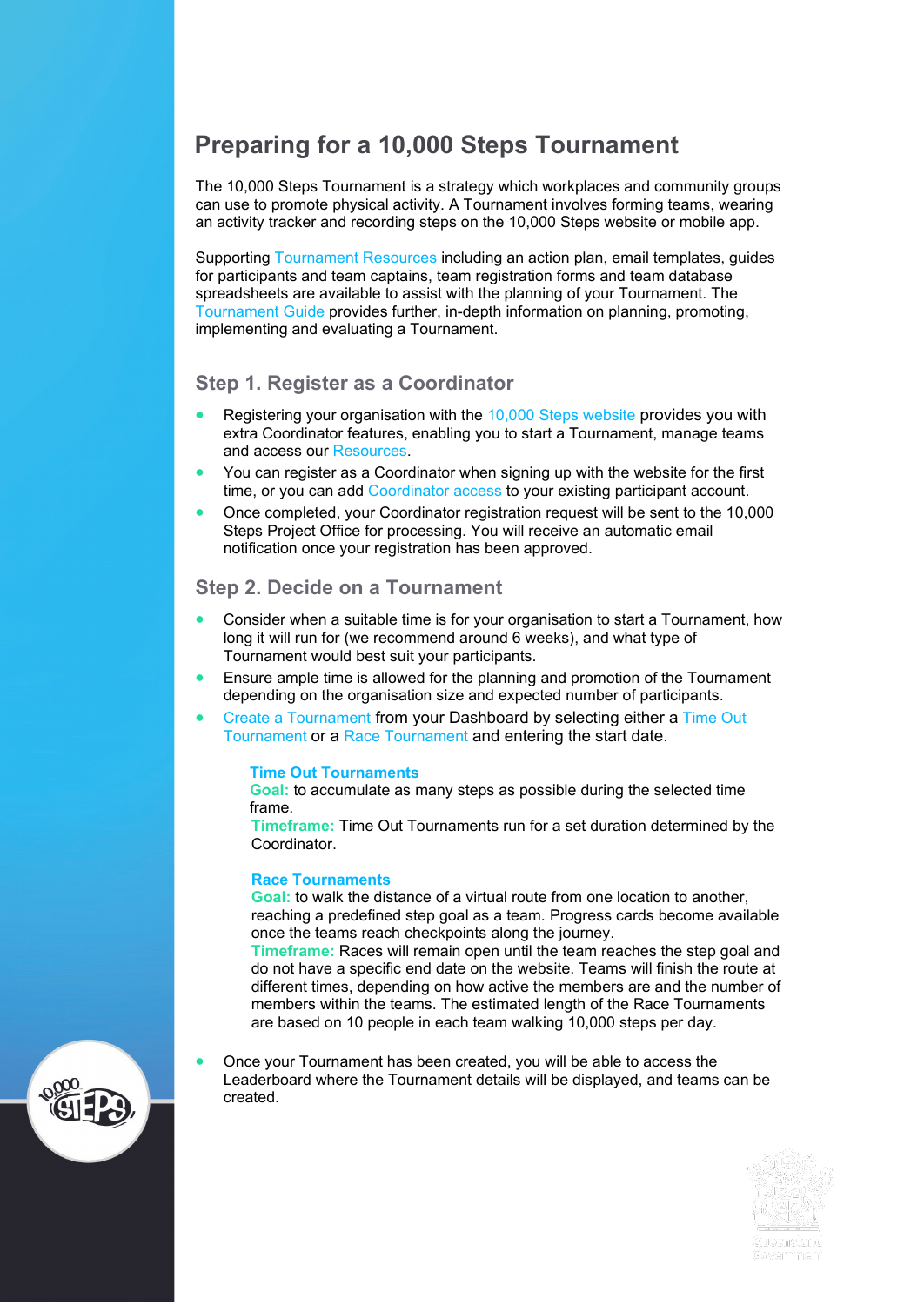# **Step 3. Gauge Participant Interest**

- Communicate with your participants to gain an indication of how many people are interested in being involved in the Tournament and how many/if pedometers are required.
- We recommend utilising our [Example Email Templates](https://www.10000steps.org.au/resources/coordinators/tournament-guide/) and [Guides for](https://www.10000steps.org.au/resources/coordinators/tournament-guide/)  [Participants and Team Captains.](https://www.10000steps.org.au/resources/coordinators/tournament-guide/)
- If you require additional support in the management of the Tournament, your colleagues can register with the 10,000 Steps website as participants and you can add them as [additional Coordinators](https://www.10000steps.org.au/organisation/) to your organisations registration.

# **Step 4. Organise Activity Trackers**

- Discuss with management if funds are available for the purchase of pedometers (if required) and decide on how many pedometers are needed by the participants.
- Participants can track their steps using their own activity trackers or step counting mobile applications and manually enter steps into the website.
- Steps recorded using [Fitbit](https://www.10000steps.org.au/support/dashboardsupport/syncing-fitbit/) and [Garmin](https://www.10000steps.org.au/support/dashboardsupport/connecting-garmin/) activity trackers, as well as devices compatible with [Google Fit](https://www.10000steps.org.au/support/tracker-connections/connecting-google-fit/) can be synced directly with the website.
- Integration with [Apple Health](https://www.10000steps.org.au/support/10000-steps-app/connecting-apple-health/) can be enabled through the 10,000 Steps mobile [app.](https://apps.apple.com/au/app/10-000-steps/id1230221426#?platform=iphone)
- Pedometers and activity trackers can be purchased through Health Management Group (HMG) online at 10000steps.net.au. You can contact HMG directly by emailing [info@healthmg.com.au](mailto:info@healthmg.com.au) or phoning 1800 000 180. Pedometers vary in price depending on the model type and quantity, discounts apply for orders over 100.

# **Step 5. Organise Teams**

- Email out to your participants and request that they form their own teams using our [Team Registration Forms.](https://www.10000steps.org.au/resources/coordinators/spreadsheets/)
- Use our [Example Email Templates](https://www.10000steps.org.au/resources/coordinators/tournament-guide/) and Guides for Participants and Team [Captains](https://www.10000steps.org.au/resources/coordinators/tournament-guide/) as a base for your communications.
- Each team will need to establish:
	- team name
	- team captain and email address
	- participants names and email addresses

### *All participants need to register with the 10,000 Steps website as an individual before the Coordinator or Team Captain can add them to their team.*

*If applicable, encourage staff to use their organisational email address. The members email address is their unique identifier which links the individuals account to the Tournament team.*

- Aim to keep the number of members within the teams as even as possible for comparability on the leaderboard, 10 members per team is ideal.
- We recommend that the Coordinator maintains an internal Tournament Team Database [spreadsheet](https://www.10000steps.org.au/resources/coordinators/spreadsheets/) containing the team details to ease the entry of this information into the website when setting up the teams.
- Additional Coordinators and Team Captains can also assist in setting up the teams if they have access to your Tournament Team Database Spreadsheet containing the team details and participants email addresses.

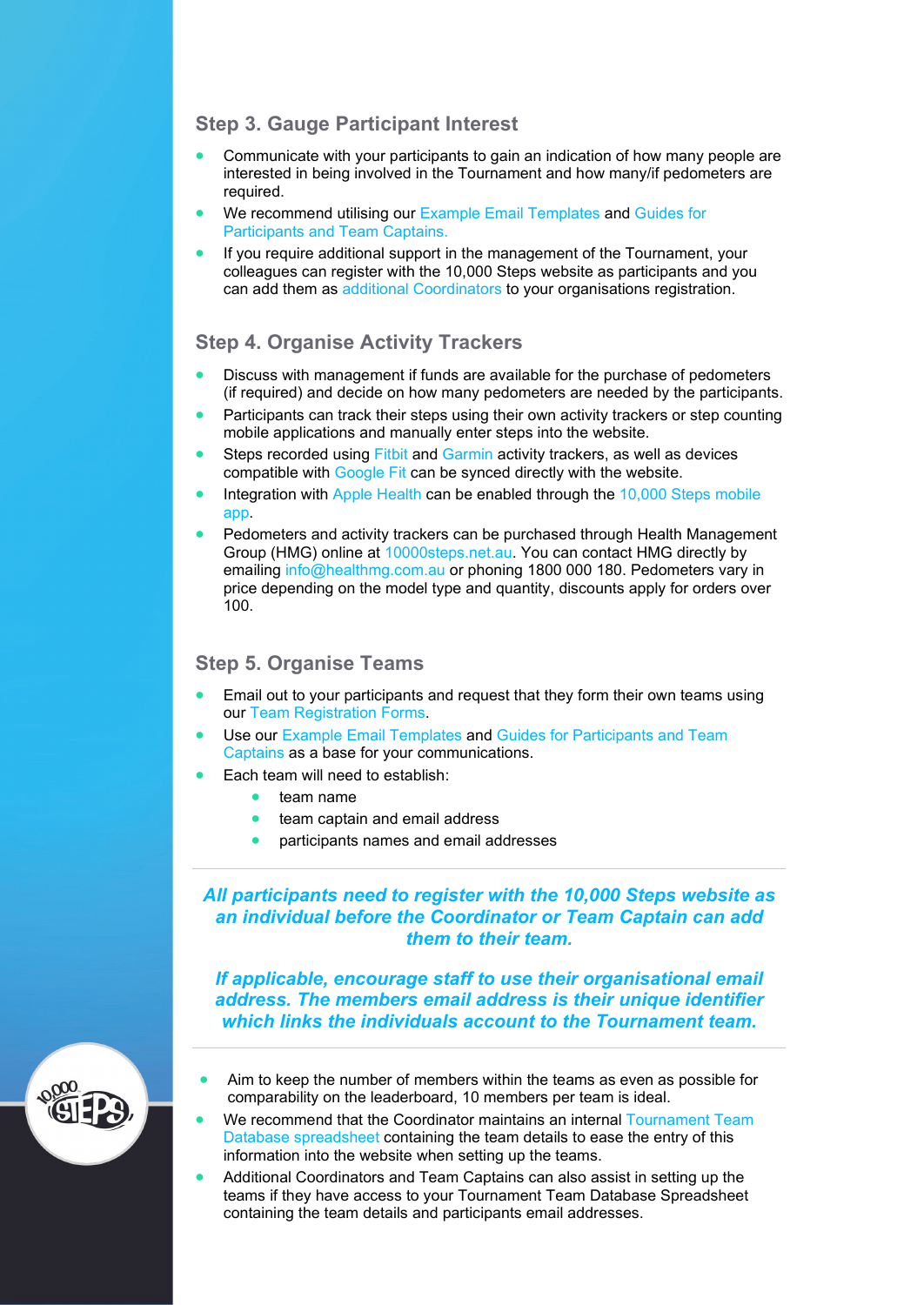- Each participant who registers on the website has their own individual account which they can use to log their own steps, view their statistics and access the Tournament.
- Once the Coordinator has added the member to the Tournament using their email address, any steps logged in the member's accounts will contribute to the team step total for the duration of the Tournament.

# **Step 6. Launch Your Tournament**

- Ensure the Tournament and teams are set up on the website and pedometers or activity trackers have been distributed.
- Launch your Tournament with an event such as a healthy morning tea, lunch or group walk.
- Communicate with your participants using internal emails and any other communication platforms used by your organisation.
- Encourage participants to log their steps in their own accounts and access the Leaderboard from the [Dashboard](https://www.10000steps.org.au/dashboard/) to view team progress.
- Encourage participants to download the 10,000 Steps app which is available on both the [Apple and Google Play](https://www.10000steps.org.au/support/10000-steps-app/where-can-i-download-10000-steps-app/) stores.

### **Step 7. Maintain Motivation**

- Send out update emails with information on the team rankings, use of the website, upcoming organisational activities and healthy lifestyle tips.
- Encourage the formation of walking groups to encourage participation and maintain motivation.
- Download the Tournament [Statistics Spreadsheet](https://www.10000steps.org.au/support/tournaments-support/using-tournament-statistics-spreadsheet/) which contains more detailed information on the steps logged by each of the teams and participants during the Tournament. You can use this sheet to make your own additional calculations.
- Consider providing incentives to teams and/or members who have reached a checkpoint first or who have improved the most over the duration of the Tournament. Drawing prizes and encouraging friendly competition and participation can assist in motivating teams to remain involved and interested in the Tournament.

## **Step 8. Celebrate Success**

- Download the [Tournament Statistics](https://www.10000steps.org.au/support/tournaments-support/using-tournament-statistics-spreadsheet/) Spreadsheet or take note of the team positions on the Leaderboard to finalise your Tournament.
- Celebrate the end of your Tournament with an email out and/or a special event to acknowledge the efforts and involvement of your participants.
- Consider awarding certificates and prizes to reward participation and encourage engagement in future health initiatives.
- Encourage participants to maintain their activity by continuing to log their steps, participate in monthly Challenges and make time to walk.

#### **Step 9. Evaluate the Tournament**

Use the [Participant Evaluation Form](https://www.10000steps.org.au/resources/coordinators/participant-resources/) to gain feedback on the Tournament and identify areas of success or improvement in the future.